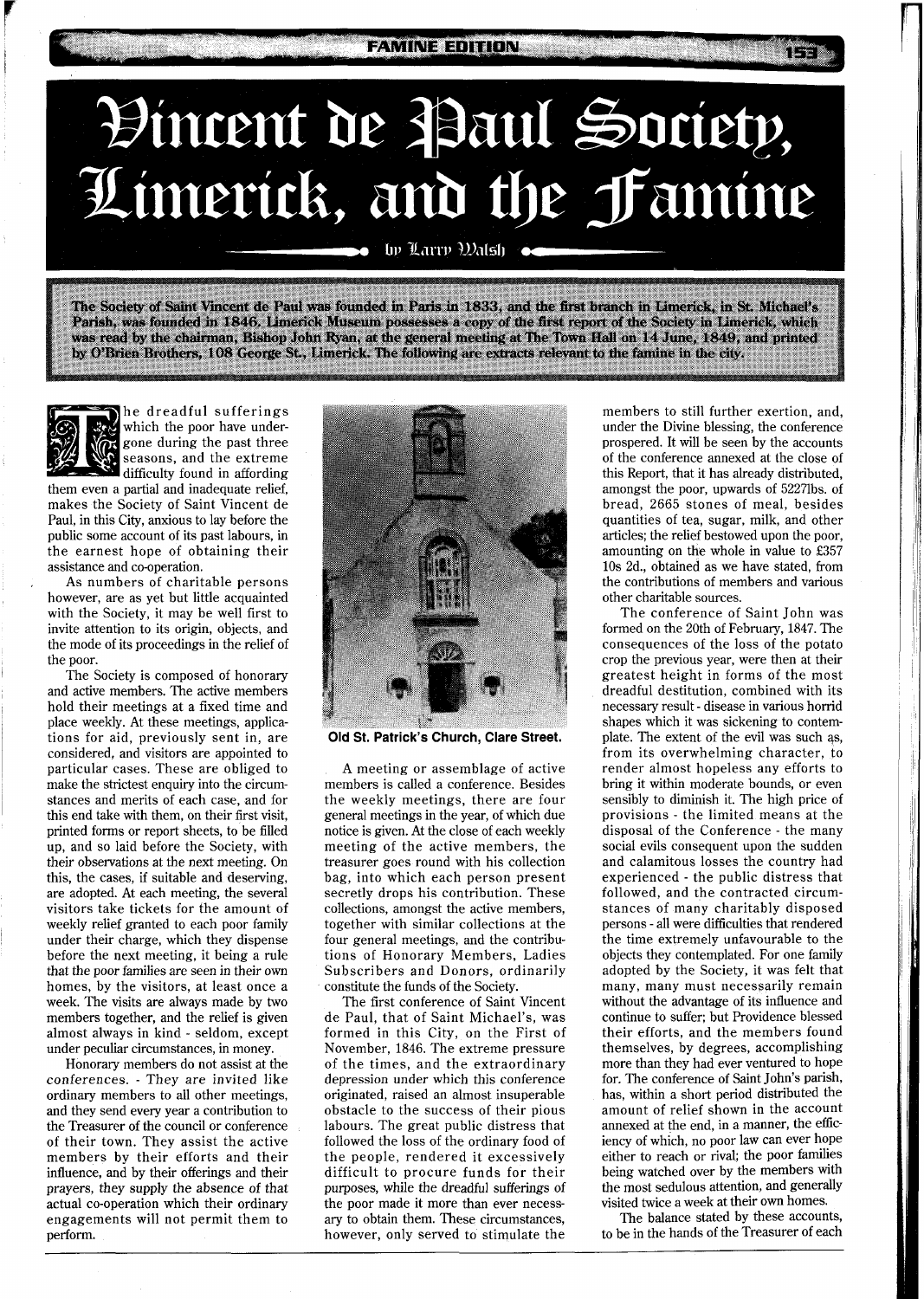conference, on the 1st of January last, would not be at all sufficient to meet the necessities of the poor for any lengthened period. **A** bazaar was therefore set on foot by both conferences conjointly, which, by the ever active charity of the citizens of Limerick, realised a considerable sum. Even this, however, will be exhausted before long, as the destitution of the city has increased to such an alarming extent, that the number of poor families on the books is more than double what it used ever be before.

154

Considering the limited number of members of which the Society in any particular locality consists, it would be impossible to sustain solely out of their own funds, such an expenditure as the necessities of the poor, in these calamitous times, require. This, indeed, has been felt not in Limerick only, but very generally throughout Ireland during the awful visitation of the last few years. Under a strong sense of the miseries of the poor, and the inadequacy of the means for their relief, the late lamented president of the Council of Ireland, Mr. Redmund Peter O'Carrol, one whose loss can never be sufficiently deplored, in his correspondence with the president-general of the Society in Paris, represented their condition, and the insufficiency of the means at the disposal of the Society. It was known indeed, that the causes to which the distress in Ireland was attributable, were very general in their operation, and had prevailed over the European continent with almost equal severity. - The result of this appeal was therefore looked to with great doubt and uncertainty, but the event formed a very happy contrast to those gloomy anticipations. For more than nine months, no Saturday of the week passed that the excellent president-general of the Society, M. Gossin, did not make a remittance from Paris of a larger or smaller amount for the objects contemplated. The aggregate amount of these donations have reached the sum of £6084 11s. Od. Of this sum a very liberal proportion, as may be seen by the accounts just read, has been transmitted by the council of Ireland to the conferences of Limerick, for which the members of the Society beg to express their most grateful thanks.

They have also to express their grateful acknowledgements to the Right Rev. Dr. Ryan, our good Bishop, not alone for his extremely liberal contributions, but for his kind patronage of the Society on all occasions; to Michael Quin, Esq., late Mayor of Limerick, and other charitable persons for several large donations in aid of the Society - to the Society of Friends for some meal given by them for distribution to the poor, and in an especial manner to several benevolent gentlemen in Oxford, who, with the most praiseworthy philanthropy, reduced their daily expenditure for the purpose of contributing to the necessities of the Irish poor, and sent them from time to time several sums of money at the suggestion of William Monsell, Esq., M.P. to whom also for his strenuous and constant exertions in

their behalf they beg leave to offer their sincere and heartfelt thanks.

The great object of the Society of St. Vincent de Paul is the improvement, in a religious point of view, both of the members themselves, and of the poor visited by them. In Ireland indeed, from the extremely wretched condition of the people, attention to their physical wants became of necessity a prominent feature of the working of the Society. Still this object though unavoidable and in itself a great field for the exercise of charity, has always been considered subsidiary to the other, and the greater end. With this feeling, the members of both conferences, besides requiring the children of the families they visited to be kept at school, and the parents to attend their religious duties, established a night-school for adult boys in each parish, where those who are at their occupations in the day-time might receive religious and other instruction in the evening, when their work was over. These schools were rendered to a slight extent self-supporting by requiring a small sum weekly in aid of the expences from such of the boys as could afford to pay it. Those who could not were paid for by the Society. The reports of the conferences speak strongly of the great improvement in morals and conduct of many of the adult boys who attend them. That of St. Michael's however, was obliged to be discontinued last season from some circumstances which prevented the boys attending except in small numbers. These circumstances it is hoped will only be of a temporary character. That of St. John's is still in active operation. At each meeting of the conference two members are appointed to visit the schools every night during the ensuing week, to watch over its proceedings and make entries thereof in a report book which is read at the next conference meeting and entered on the minutes - the conference supplies books and all other requisites.

The conference of St. John's parish has also appointed a committee of the members, for the purpose of promoting industry among the female poor of the families they visit - a number of poor women and girls are supplied with orders for cotton 402. at a time, which, being worked into a pair of stockings, they receive 4d. for the knitting, on delivering them to the member giving the order they then get a further order for 402. more and so on - each pair of stockings stands about 6Y4d. and are good value for 6Yzd. or 7d.

The public will readily understand that any particular detail of the duties that devolve upon the members of the Society in these sad times would be but a painful recital of those dreadful scenes with which the Irish public has now alas become too familiar. It is well for those who use the ministry of the Society in the distribution of their charities, that they are spared the infliction of a personal association with such scenes. Those associations however are not always of an unmixedly painful character - many circumstances occur

from time to time which are extremely gratifying to the visitor and compensate for much that has harrowed his feelings. **A** family raised from sickness and destitution to health and industry, or brought, under the gentle guidance of the members, from drunkenness and vice to the practices of religion and piety, are circumstances that tend to relieve many an anxious thought, and lessen the pain that would otherwise attend on the duties of a visitor. The following are a few cases selected from many of a similar character. Several of them would undoubtedly have perished but for the assistance of the Society.

A poor labourer had supported a wife and six children by his scanty earnings until it was the will of God to afflict him with fever - the disease ran through the whole family, with one exception, and when the members of the Society first heard of them they found them all in a state of the utmost wretchedness and destitution. The poor man himself, though scarcely able to do so, was obliged to sit up in a chair to make room for the rest in the only bed they had. The house was a miserable hovel, and none of the neighbours would come near them. One little girl whom God was pleased to spare, gave such assistance as she could render, but had nothing for them but a drink of water. The members of the Society visited them frequently cheerfully assisting and administering relief to them, and after a few weeks had the satisfaction of seeing them restored to perfect health and quite able to support themselves.

Some charitable person sent a note to request a poor family living in St. John's parish would be visited by the members. On entering the room they found the floor one sheet of water from torrents or rain through the roof; on the cold hearth, where there was no fire, was seated a girl about thirty years of age, nearly in a state of nudity. The only furniture in the room was an old chest; a small bundle of straw on the wet floor was the bed of this poor family. The girl, though religiously inclined, had not been at mass for over twelve months for want of covering, all her clothes having been pawned in order to provide some sustenance for her family who consisted of her mother, and a brother, aged about twelve years, who, from their extreme wretchedness was greatly neglected in his religious and moral education. The members of the Society provided the poor girl with clothes which enabled her to go out and earn something by washing, and to go to mass on Sundays, she also, under their assistance, employed herself in knitting when otherwise disengaged. After a few visits the family were in a greatly improved condition, and the visitors eventually succeeded in obtaining for the girl a situation as servant in a respectable family which enabled her to support her mother and brother in comparative comfort.

**A** poor carpenter, with a wife and five children, being visited, were found in the most deplorable state of destitution; they